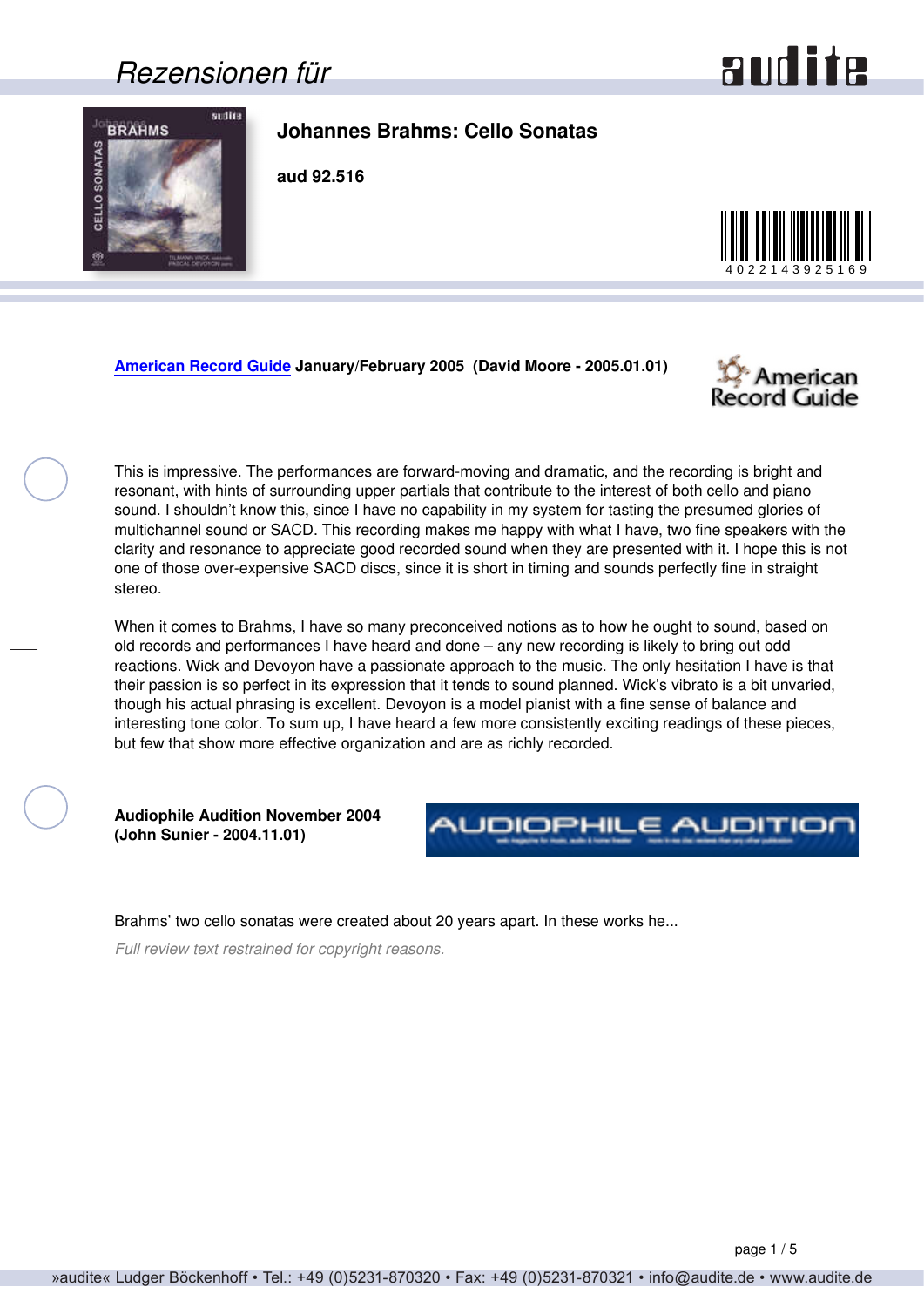#### <span id="page-1-0"></span>**CD Compact (Maribel Carracedo - 1999.11.30)**

Las dos sonatas para violoncelo y piano se completaron en 1865 y en 1886, y... *Full review text restrained for copyright reasons.*

**Classica-Répertoire N° 66, Octobre 2004 (Xavier Rey - 2004.10.01)**

Brahms a composé deux sonates qui font le bonheur des violoncellistes, à en... *Full review text restrained for copyright reasons.*

**Classica-Répertoire Novembre 2004 (Philippe van den Bosch - 2004.11.01)**

**Les meilleures prises de son**

Les meilleures prises de son *Full review text restrained for copyright reasons.*

**Diapason Novembre 2004 (Jean Cabourg - 2004.11.01)**

L'amour de ces œuvres inspire-t-il und adhésion sans retenue à leurs interprètes ? En cédant au charisme de Tilmann Wick, nous ne faisons pourtant que mettre nos pas dans ceux des Sawallisch, Zimmermann ou Abbado qui ont associé leur nom a celui d'un artiste fêté à New York comme à Moscou, à Paris comme à Salzbourg, Berlin ou Zurich. Sa rencontre avec un pianiste émérite, de filiation française mais prolongée par une idylle schubertienne, nous vaut un récital ébouriffant. Récital, tant cette captation de studio semble respirer le grand air du live, ses aléas aussi bien, sa spontanéité toujours.

Un Brahms abordé col ouvert, avec une fougue et un abandon au plaisir de chanter qui font taire toute critique vétilleuse. Vibrato enivrant, flottements harmoniques du piano, la brume brahmsienne se teinte d'intenses rougeoiements. Sans pour autant que l'ardeur ne vire à la géniale hystérie d'une Gutman ; sans que l'on atteigne, non plus, à l'équilibre des plus grands, Du Pré – Barenboim en tête (récemment réédités en série Emi « Groc », dans un transfert hélas ! bien inférieur au précédent). La connivence de ces derniers était pour beaucoup dans leur réussite. Pascal Devoyon joue ici le jeu de romantisme déboutonné en y inscrivant ses propres délicatesses de toucher. Séparées par vingt années de maturation spirituelle et musicale, les deux sonates convergent dans une même exultation sonore. Que nous avons eu la faiblesse de partager !



and ite



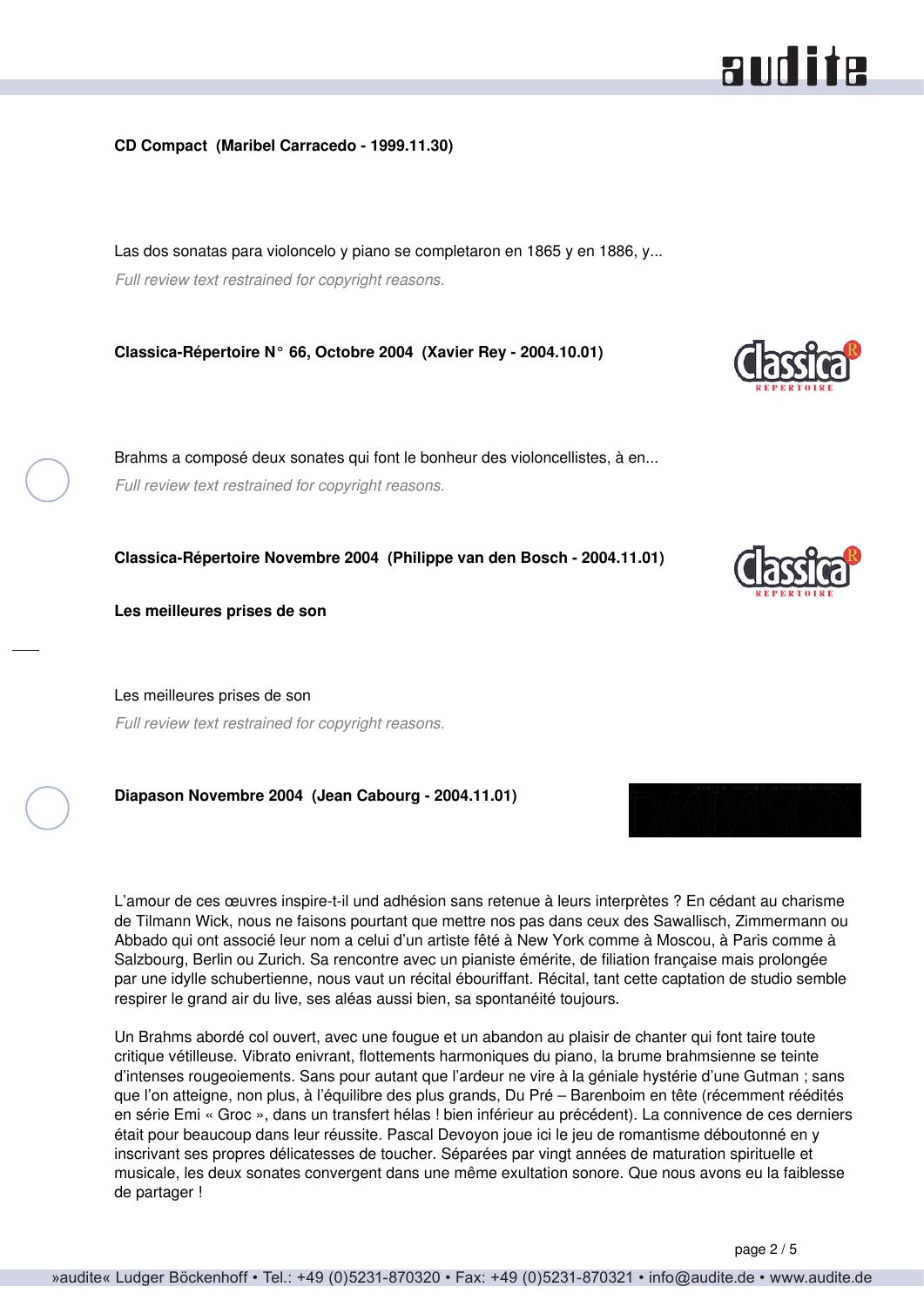#### <span id="page-2-0"></span>**Ensemble - Magazin für Kammermusik 5/2004 (Jürgen Otten - 2004.10.01)**

Gemeinhin gilt der spätere Brahms als edelerhaben in der Wahl seiner... *Full review text restrained for copyright reasons.*

**Ensemble - Magazin für Kammermusik 6/2004 (Robert Nemecek - 2004.12.01)**

**Brahms mit sattem Cello**

Brahms mit sattem Cello *Full review text restrained for copyright reasons.*

**klassik-heute.com Novemeber 2004 (Robert Spoula - 2004.11.05)**

Brahms ging nicht nur als einer der konsequentesten, sondern auch... *Full review text restrained for copyright reasons.*

**[Musica](http://www.rivistamusica.com) Novembre 2004 (Piero Rattalino - 2004.11.01)**

L'unico difetto di questo disco risiede nella sua durata.Vero è che Brahms... *Full review text restrained for copyright reasons.*



ensemb Manazin für Ka







ensemble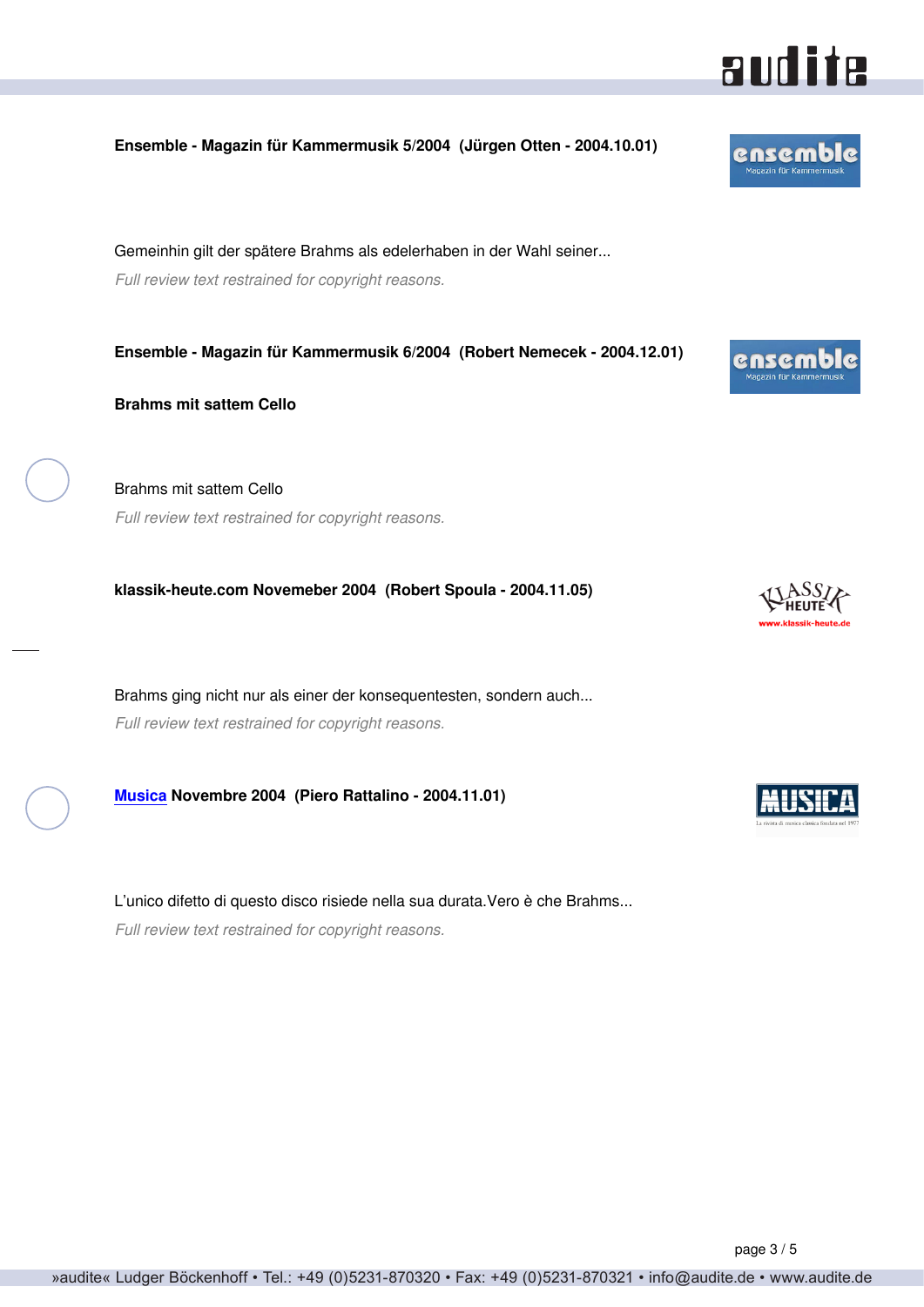<span id="page-3-0"></span>**Pforzheimer Zeitung 24. Mai 2005 (Thomas Weiss - 2005.05.24)**

**Zwei Wege zu Brahms**

Zwei Wege zu Brahms *Full review text restrained for copyright reasons.*

**Pizzicato 2/2005 (Guy Wagner - 2005.02.01)**

Eine leidenschaftlich engagierte, musikalisch hochwertige Deutung der beiden Cellosonaten (1865 und 1886) von Johannes Brahms, in denen der Komponist so viel von sich verraten hat. Die Interpreten gehen diese Musik auf gleicher Wellenlänge an und lotsen sie aus, ohne aber an die profunden Visionen von Starker-Katchen, du Pré-Barenboim, Perényi-Kocsis oder auch Rama Jucker-Werner Giger heranzureichen. Mit dem aufgebauschten Multikanal-Klangbild dieser SACD komme ich einfach nicht zurecht.

**Scherzo N° 196 - Abril 2005 (C.V.N. - 2005.04.01)**

Esta nueva aproximación a las dos sonatas para chelo y piano de Brahms a cargo...

*Full review text restrained for copyright reasons.*

**www.classicstodayfrance.com 11.08.2004 (Christophe Huss - 2004.08.11)**

Le très sympathique label allemand Audite a encore quelques sérieux...

*Full review text restrained for copyright reasons.*

# audite